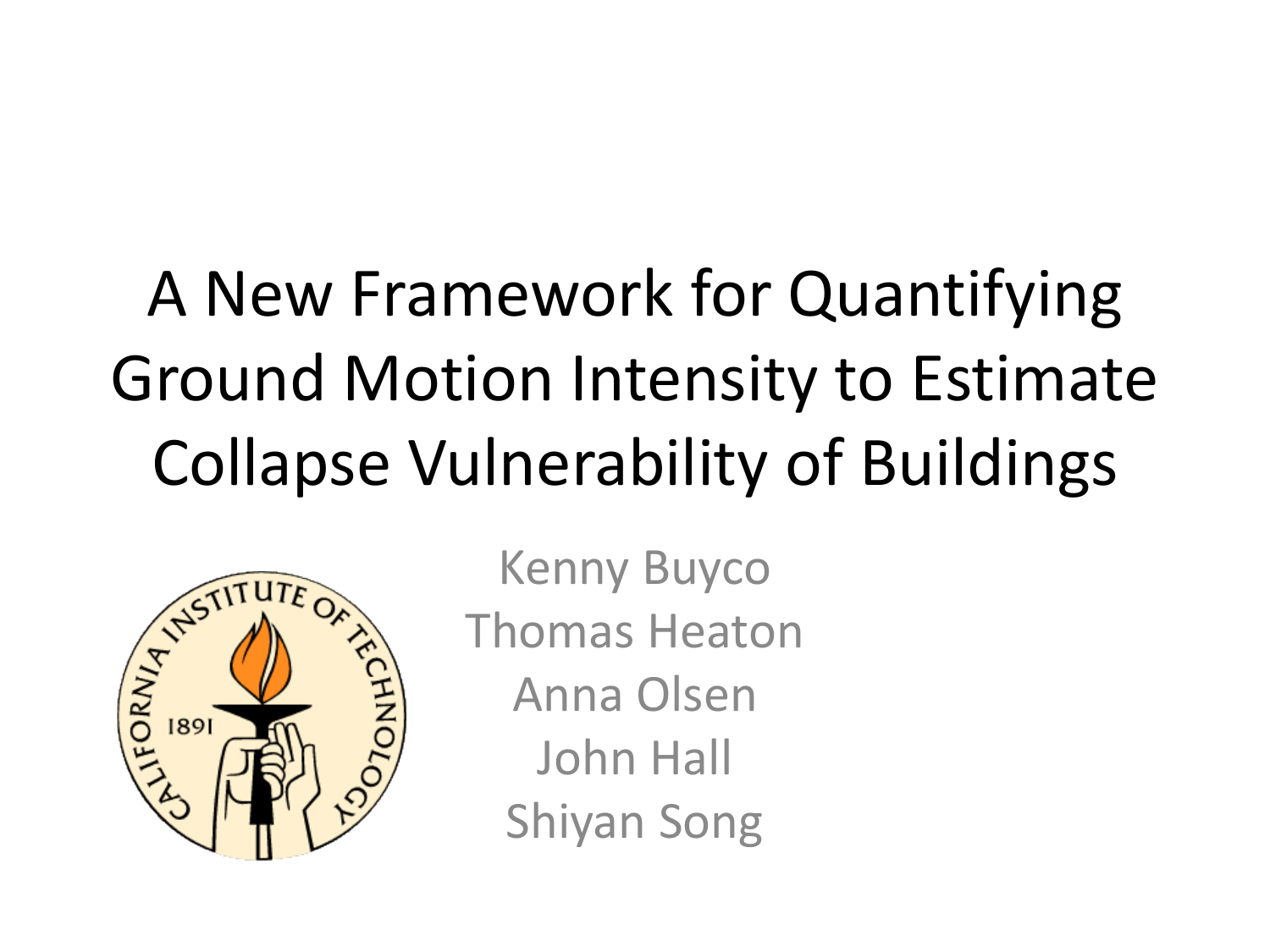

#### Motivation

- What makes a ground motion "strong"?
	- Examine building response (damage, collapse, etc.)

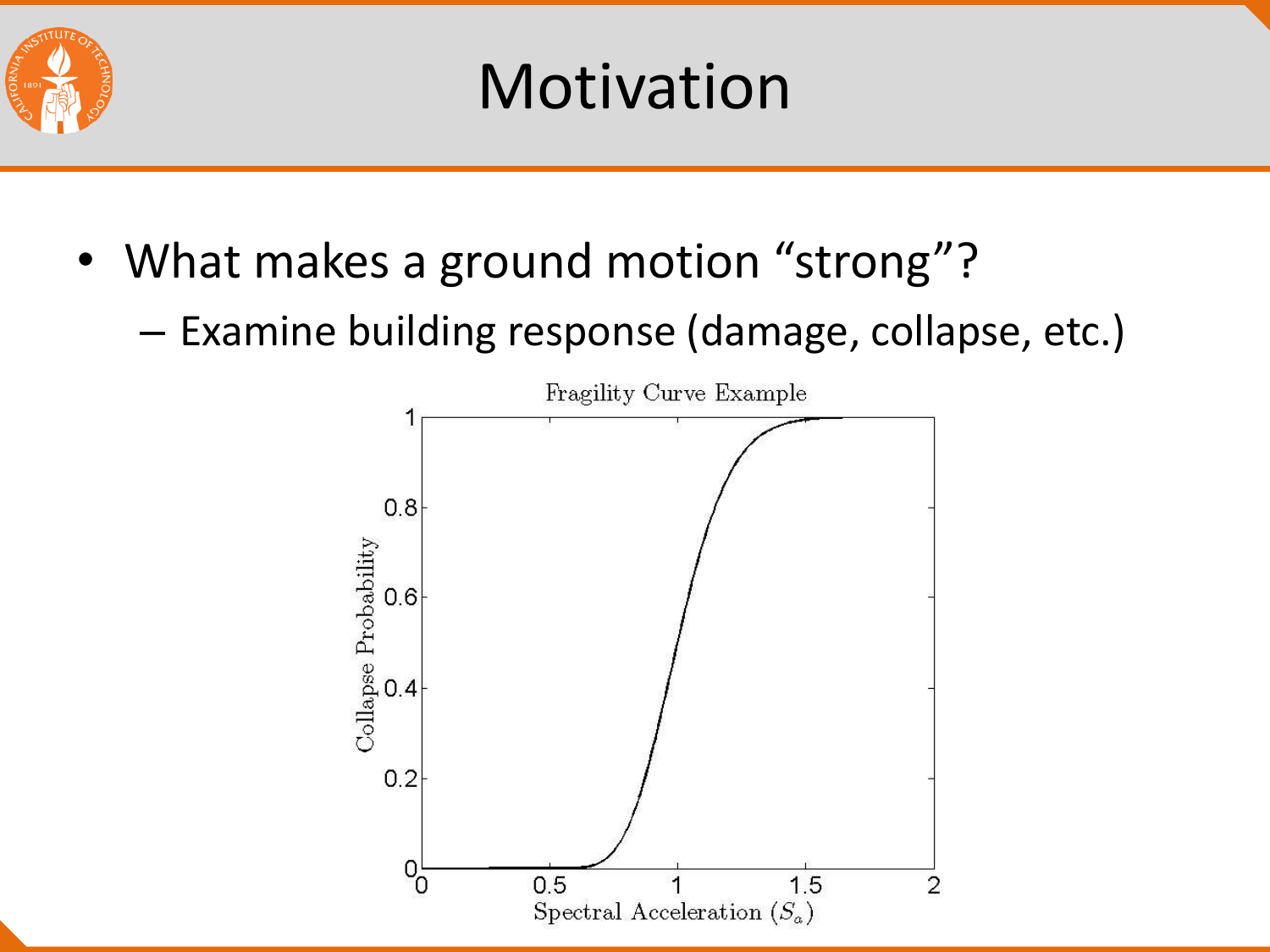

- What makes a ground motion "strong"?
	- Examine building response (damage, collapse, etc.)
- Traditional ground motion intensity measures
	- Peak ground acceleration (PGA)
	- Peak ground velocity (PGV)
	- Peak ground displacement (PGD)
	- Spectral acceleration (S<sub>a</sub>)
		- Epsilon (ε)
- Which ground intensity measure(s) best predict building collapse?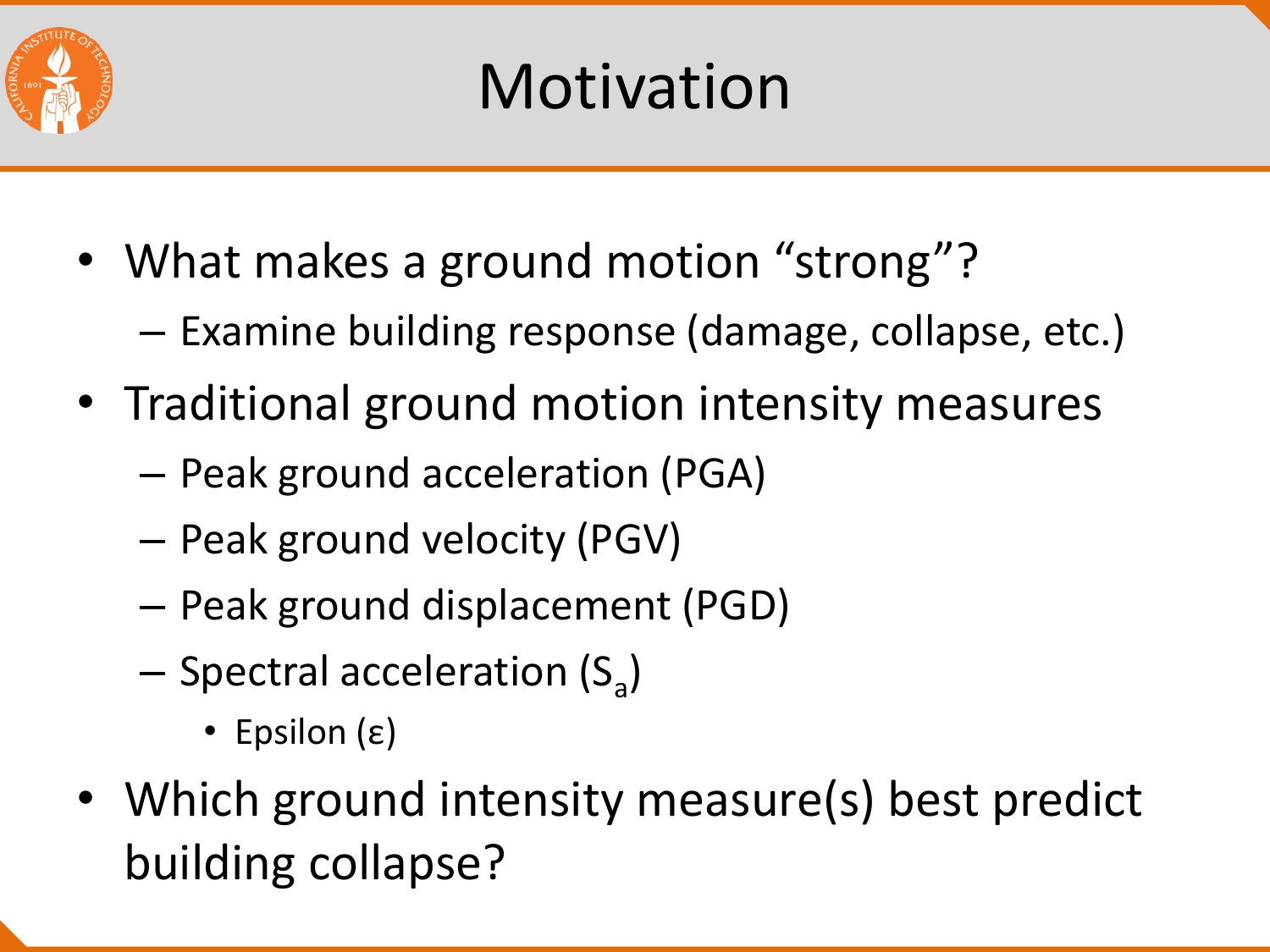

#### P-Δ Collapse



• triangles indicate failure of welded beam-column connections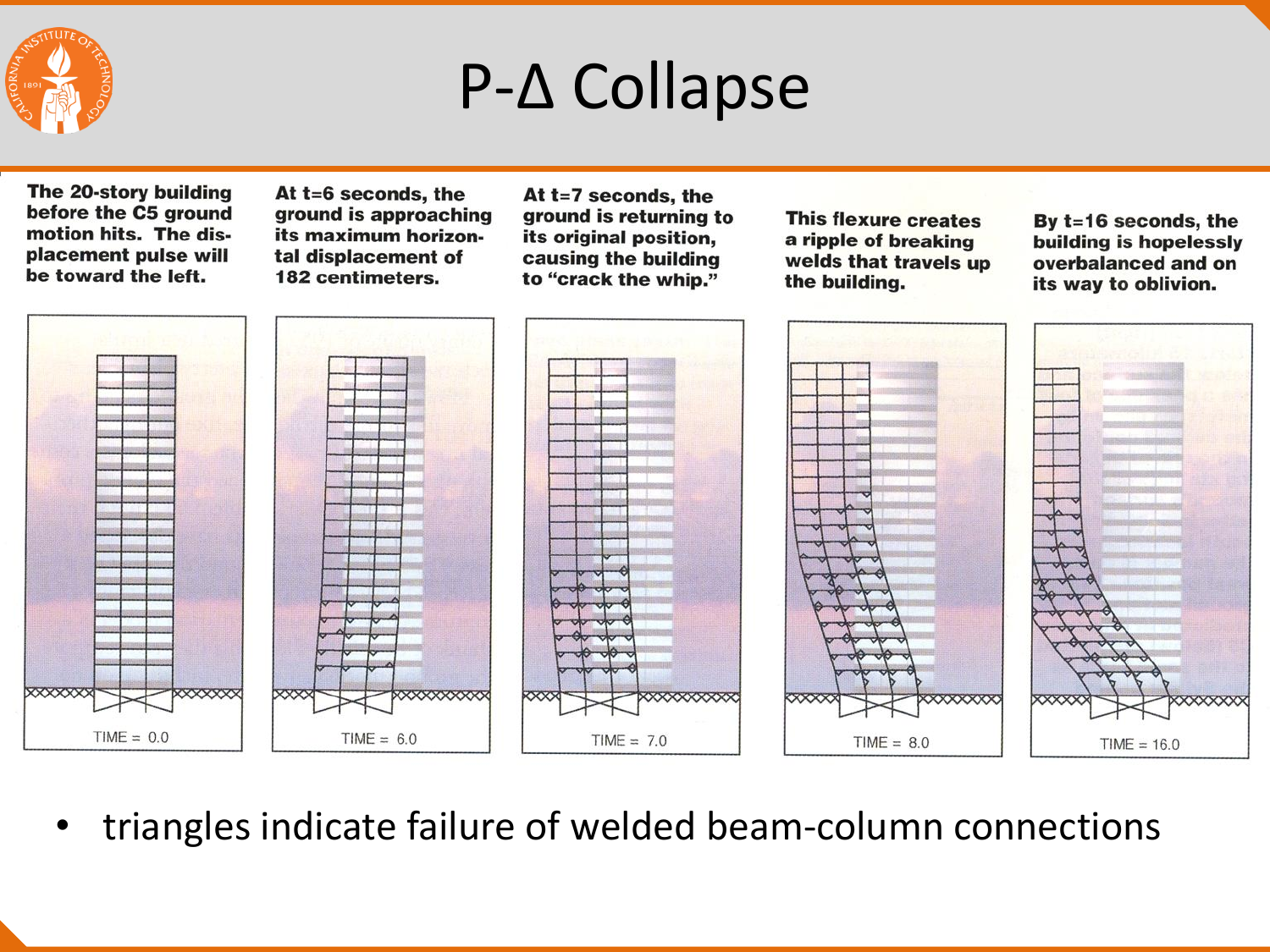

## PGD and PGV to Predict Collapse



- **Repairable**
- Not Repairable
- **Collapse**
- Olsen, Heaton, and Hall (2014, Spectra)
- 64,000 synthetic ground motions
- Classify building response as "repairable," "not repairable," or "collapse"
- (PGD, PGV) better predictor of collapse than (S<sub>a</sub>,ε)
- Ground motion must have large enough PGD *and* PGV to induce collapse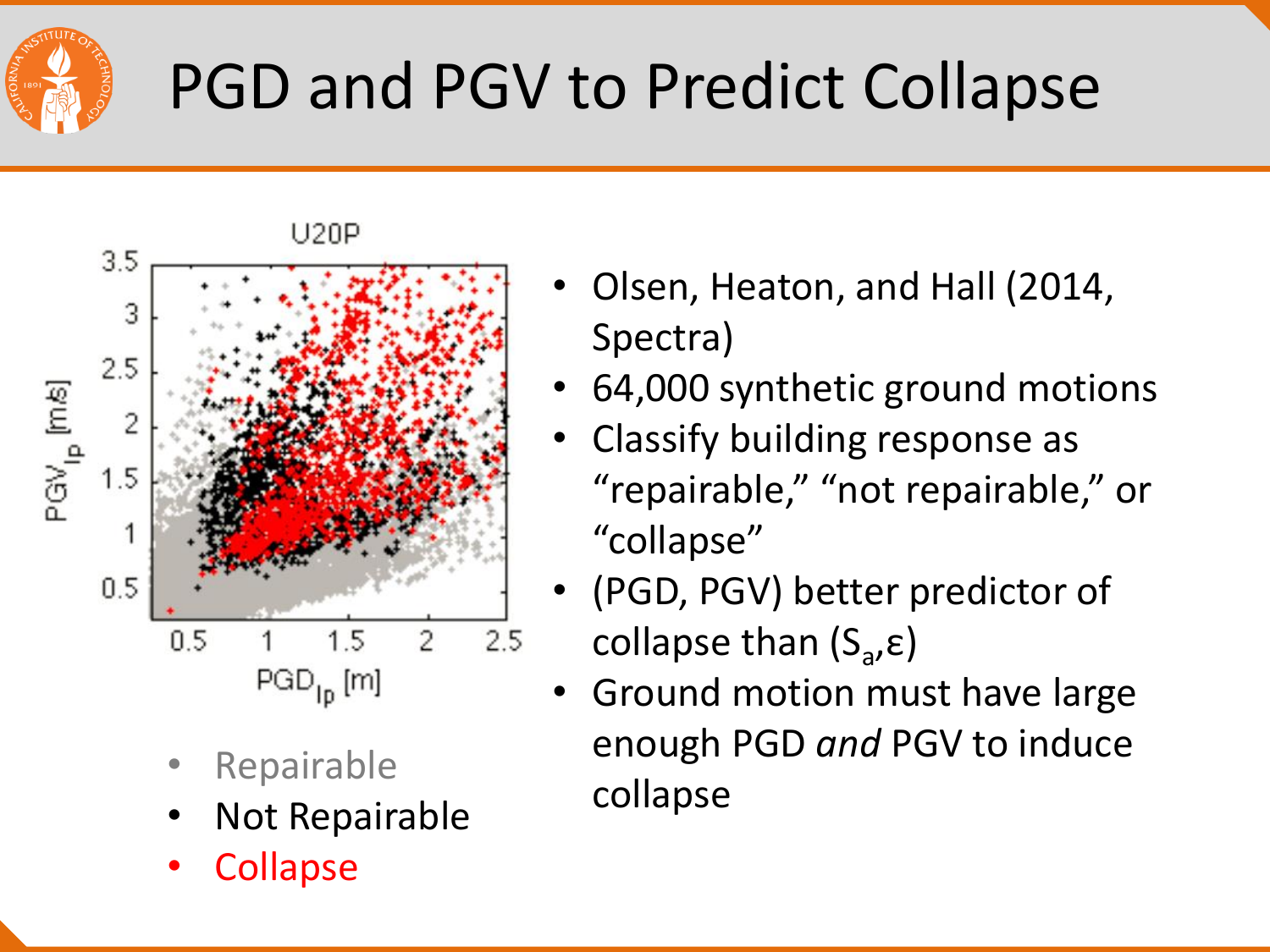# Collapse due to Sinusoidal Ground Motion



- Song (2014, Ph.D. Thesis)
- Incremental dynamic analysis (IDA) to find minimum amplitude of sinusoidal motion needed for collapse
- "Easier" to induce collapse with long period motion
	- We can low-pass filter ground motions to extract long-period components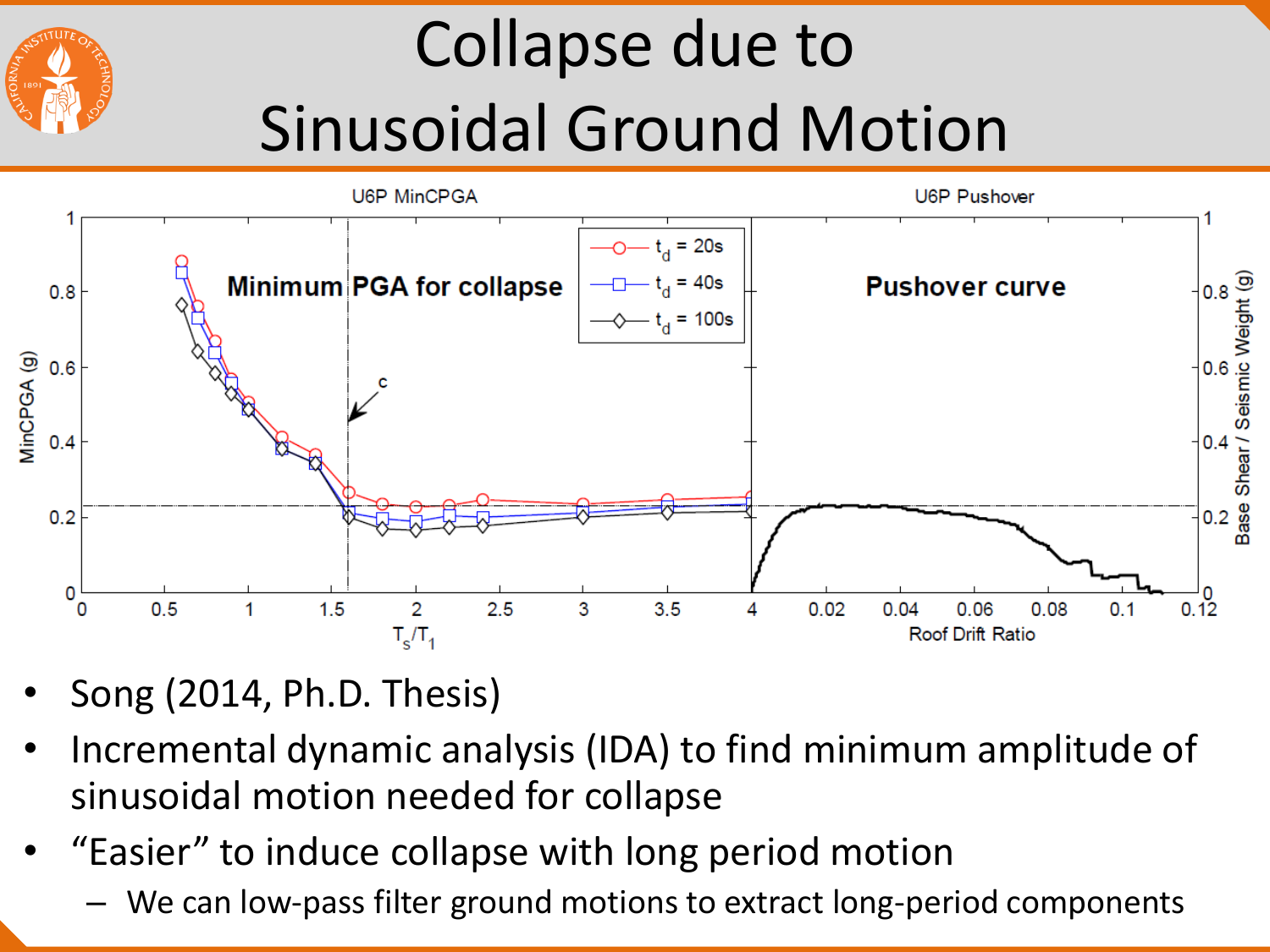

### Filtered Acceleration and Base Shear

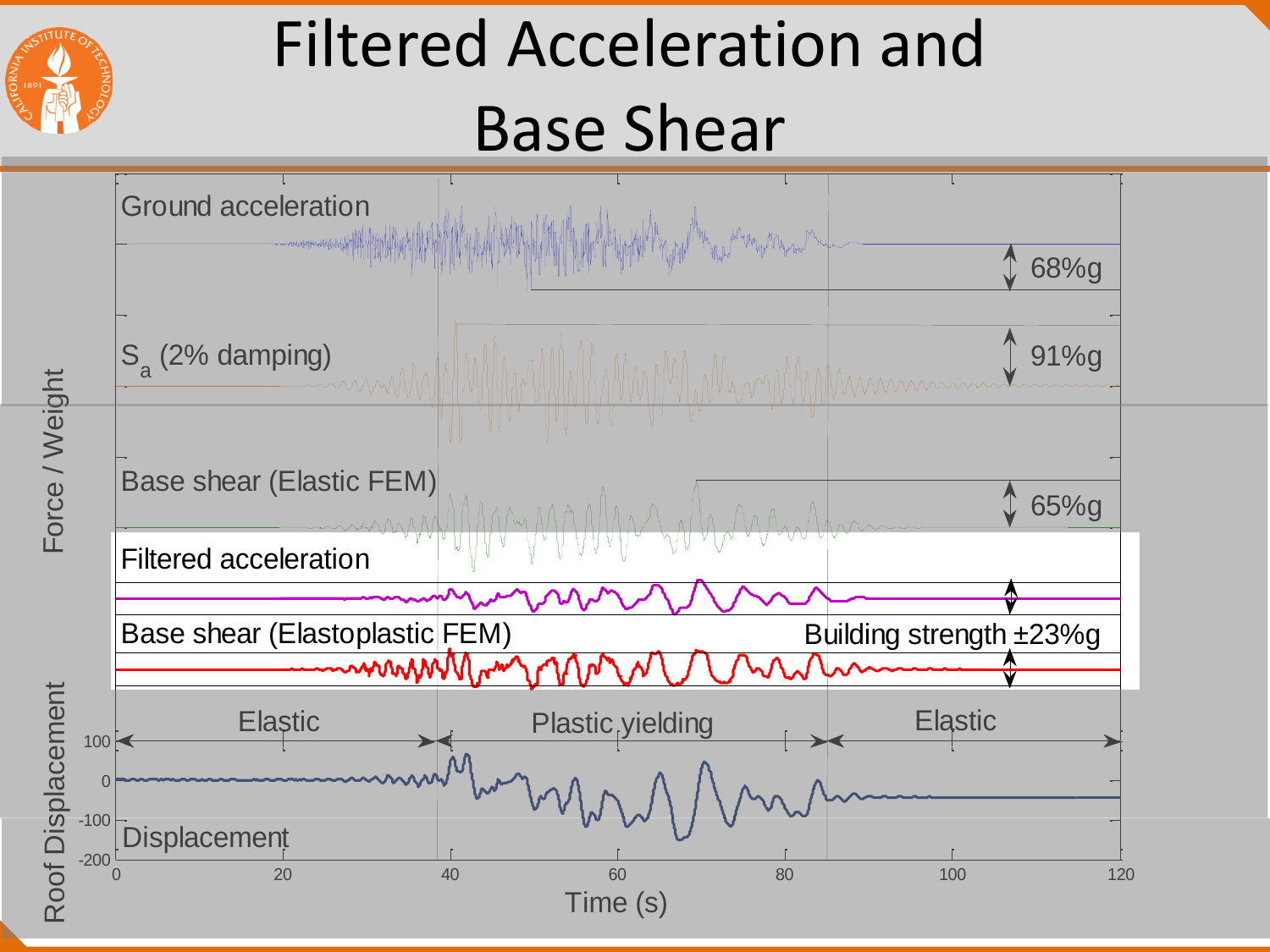

### 50 Records Scaled to Cause Collapse

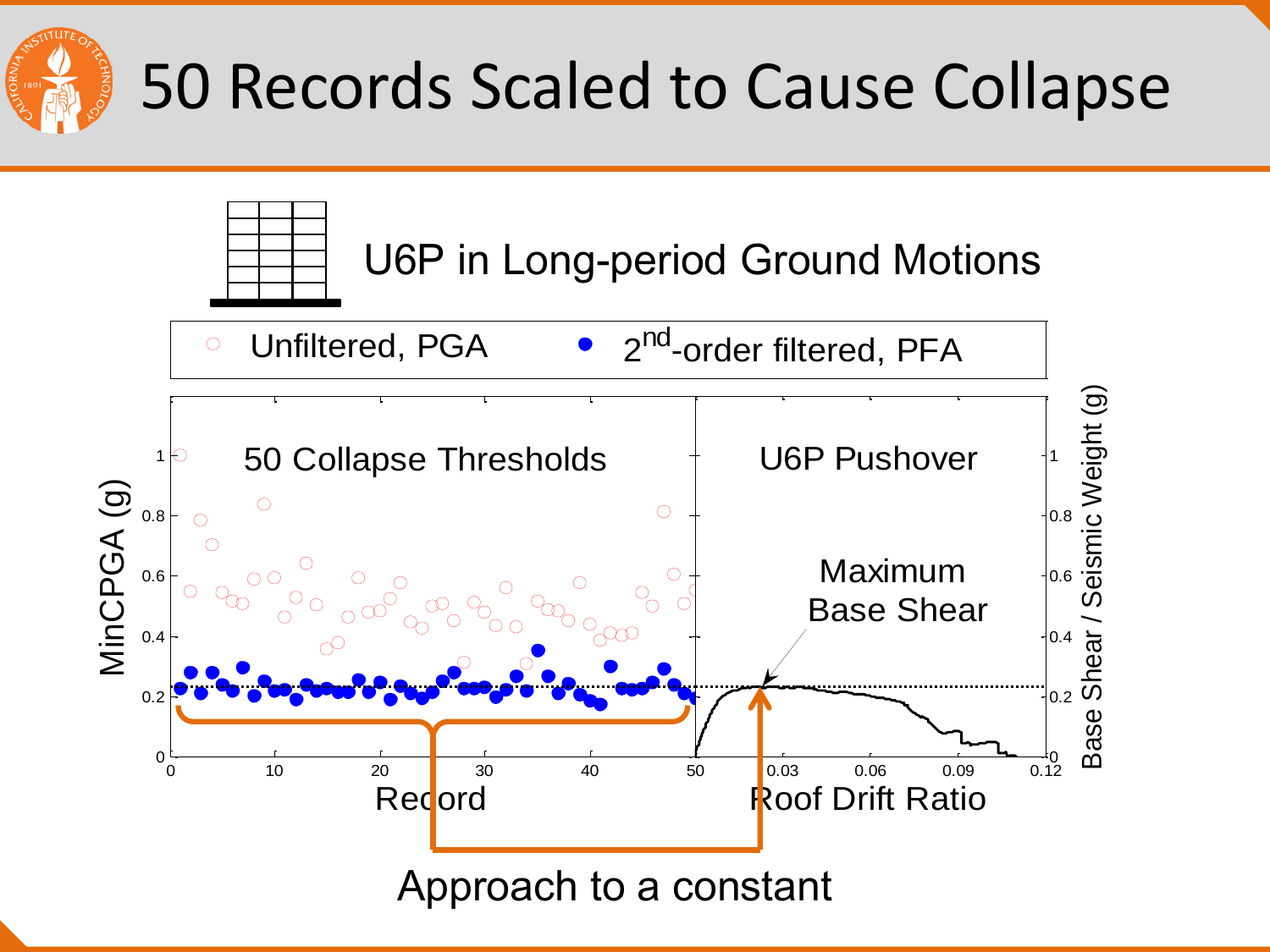

## Comparison to Traditional Ground Intensity Measures

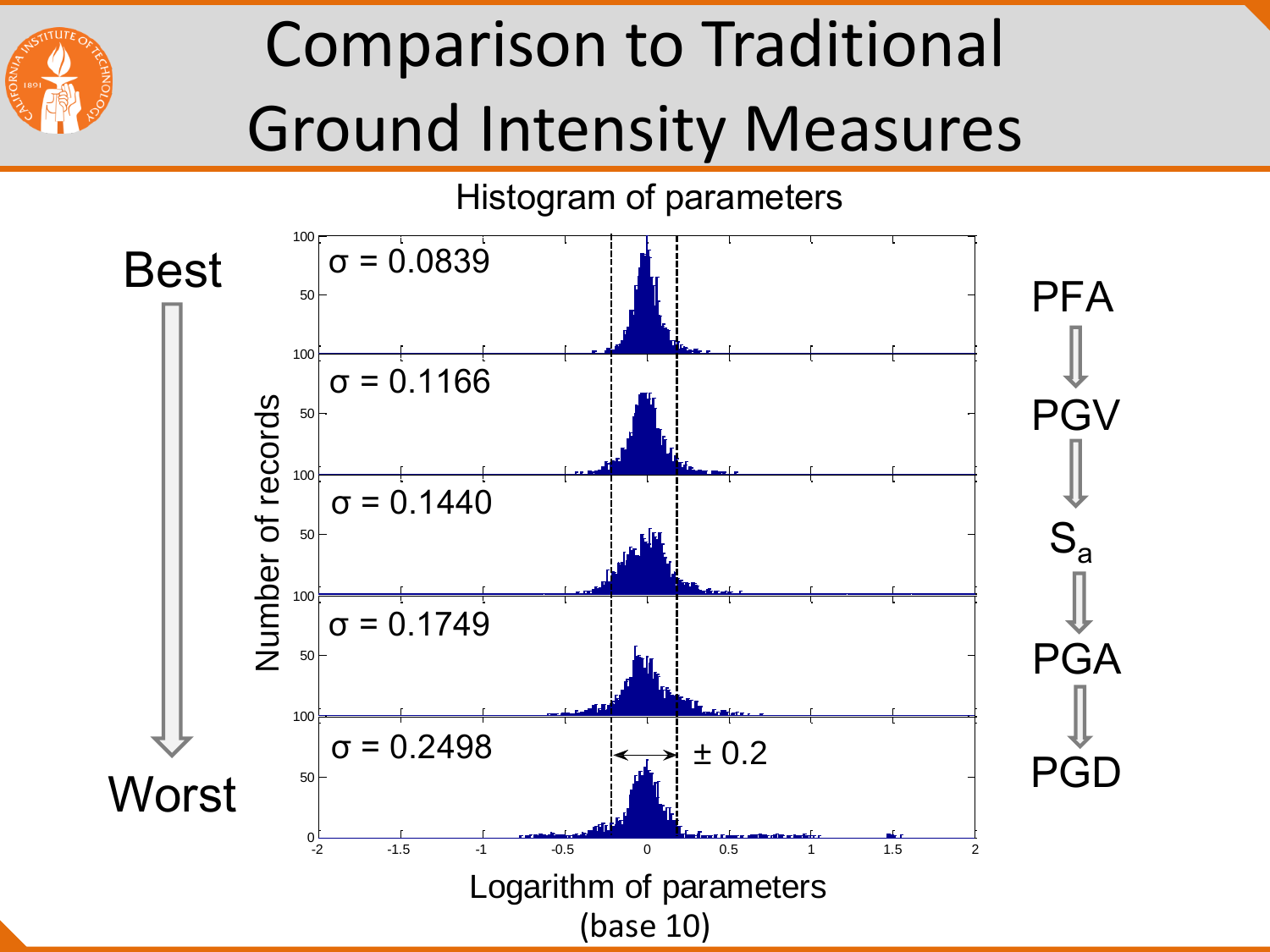

- Together, PGD and PGV are better collapse predictors than  $S$ <sub>a</sub> and ε.
- Peak filtered acceleration (PFA) is a better collapse predictor than any single traditional ground intensity measure
- **BIG IDEA: Ground motions with large longperiod components are most likely to cause P-Δ collapse**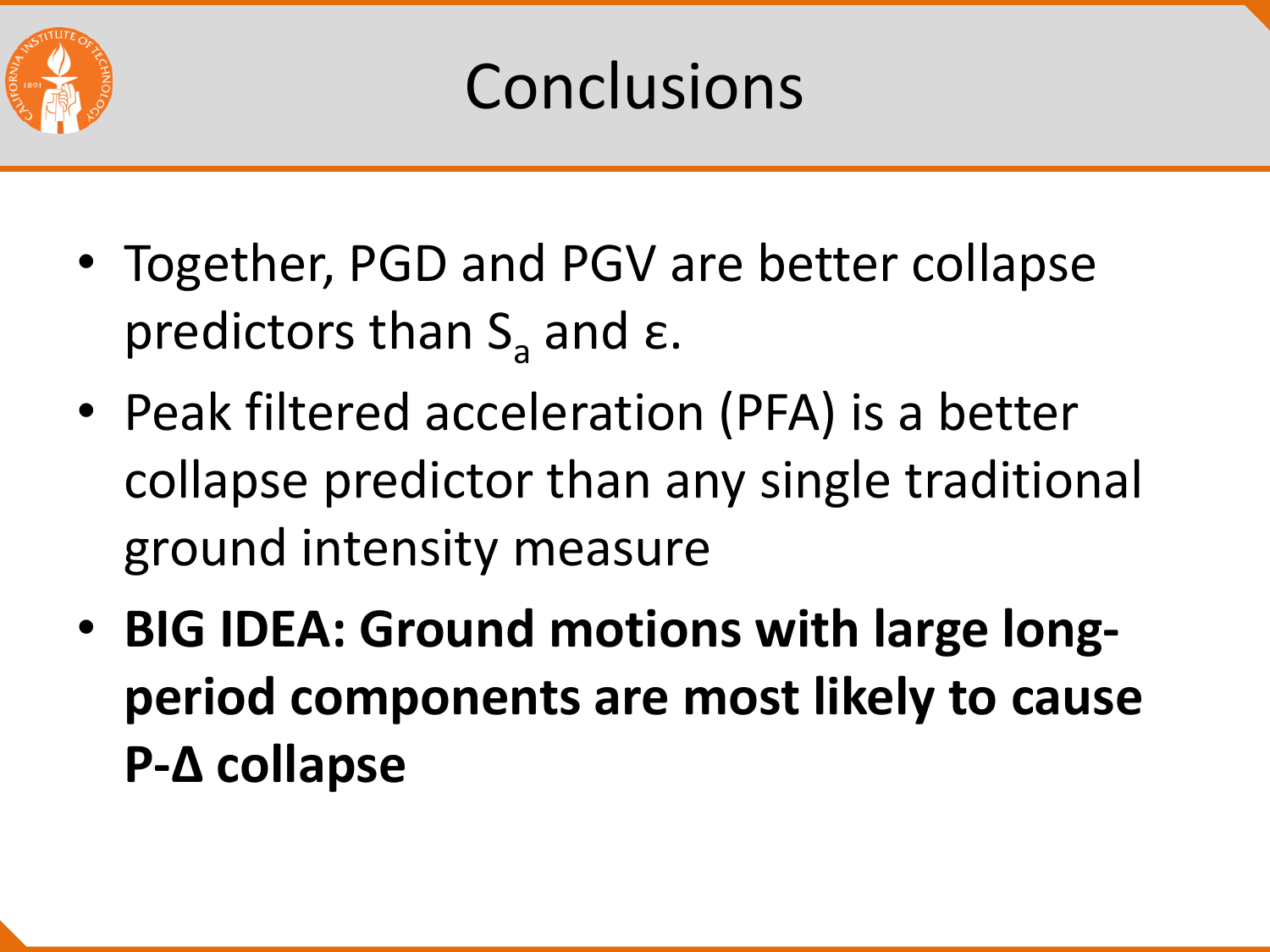

- How far "beyond-the-code" are buildings designed in the US and in Japan?
	- How do typical existing buildings perform compared to theoretical "to-code" buildings?
		- Apply collapse prediction framework to "as-built" and "to-code" buildings
		- **We will need designs of existing Japanese buildings**
	- Compare collapse vulnerability of seismic codes and engineering practice in both countries